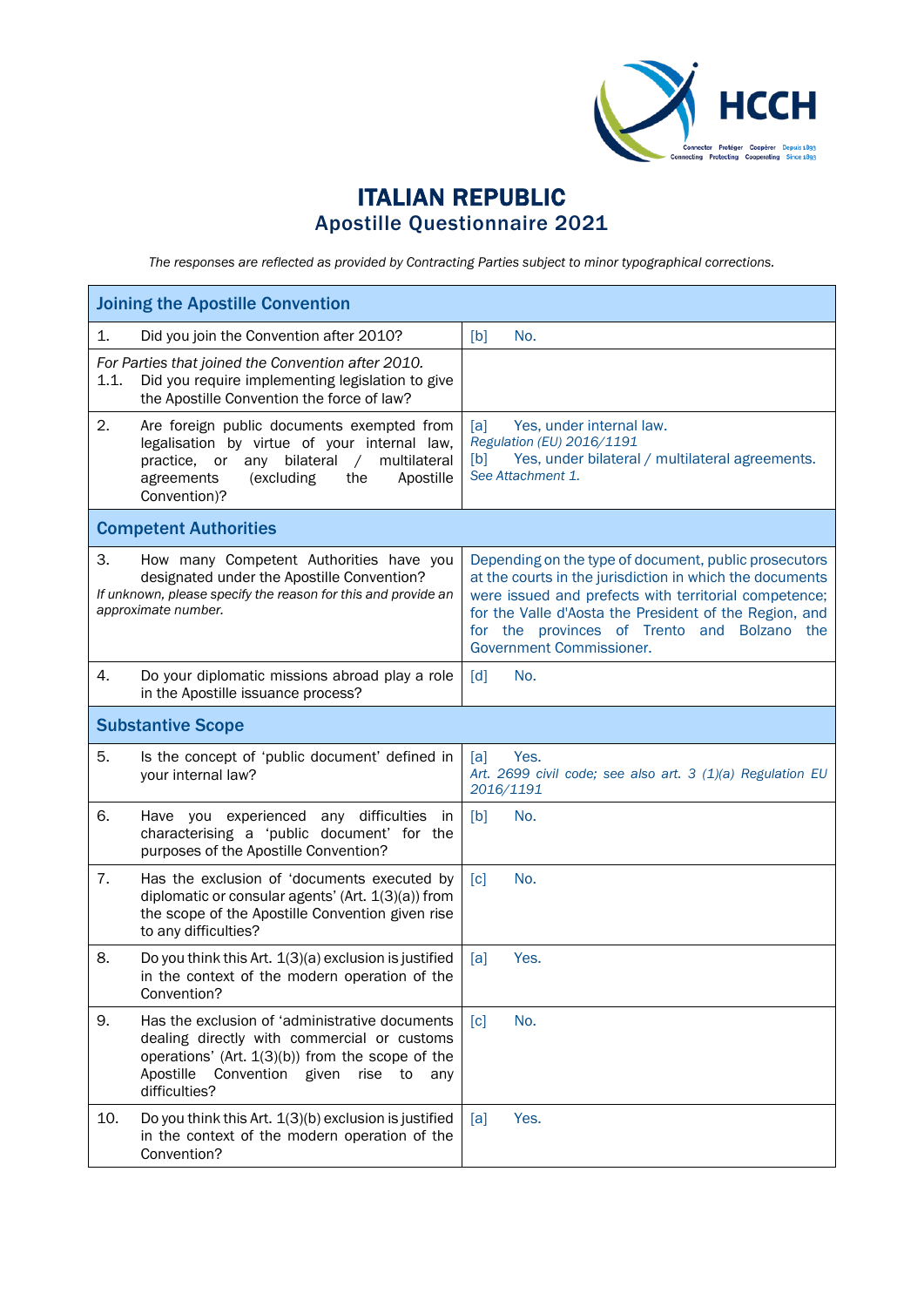| 11.                                                                                       | Do you issue (outgoing) or accept (incoming)                                                                                |                                                                                                                                                                                                                 | <b>Issue</b>                     | Accept |                      |  |
|-------------------------------------------------------------------------------------------|-----------------------------------------------------------------------------------------------------------------------------|-----------------------------------------------------------------------------------------------------------------------------------------------------------------------------------------------------------------|----------------------------------|--------|----------------------|--|
|                                                                                           | Apostilles for any of the following categories of<br>document?                                                              | Certificates of origin                                                                                                                                                                                          |                                  |        |                      |  |
|                                                                                           |                                                                                                                             |                                                                                                                                                                                                                 |                                  |        |                      |  |
|                                                                                           |                                                                                                                             |                                                                                                                                                                                                                 | Import licences                  |        |                      |  |
|                                                                                           |                                                                                                                             | Health and safety certificates<br>issued by the relevant<br>government authorities or                                                                                                                           |                                  | X      |                      |  |
|                                                                                           |                                                                                                                             | Certificates of products<br>registration                                                                                                                                                                        |                                  |        |                      |  |
|                                                                                           |                                                                                                                             |                                                                                                                                                                                                                 | Certificates of conformity       | X      | $\mathsf{X}% _{0}$   |  |
|                                                                                           |                                                                                                                             | End user certificates<br>(i.e. documents certifying that the<br>buyer is the end user of acquired                                                                                                               | $\sf X$                          |        |                      |  |
|                                                                                           |                                                                                                                             |                                                                                                                                                                                                                 | Commercial invoices              | X      |                      |  |
|                                                                                           | <b>Apostille Process</b>                                                                                                    |                                                                                                                                                                                                                 |                                  |        |                      |  |
|                                                                                           | <b>Certification of Public Documents</b>                                                                                    |                                                                                                                                                                                                                 |                                  |        |                      |  |
| 12.                                                                                       | Do any of your public documents require some<br>other intermediate certification<br>before the<br>issuance of an Apostille? | Yes, an intermediate certification is required for<br>[a]<br>some categories of public documents.                                                                                                               |                                  |        |                      |  |
| For Parties that answered yes to Q12.<br>12.1. What categories of public document require |                                                                                                                             | Category of public<br>Why certification is required<br>document                                                                                                                                                 |                                  |        |                      |  |
|                                                                                           | intermediate certification and why?                                                                                         | Sworn<br>translation                                                                                                                                                                                            | Request from a foreign authority |        |                      |  |
| <b>Requesting an Apostille (Outgoing)</b>                                                 |                                                                                                                             |                                                                                                                                                                                                                 |                                  |        |                      |  |
| 13.                                                                                       | How can an Apostille be requested?                                                                                          | [a]<br>In person.                                                                                                                                                                                               |                                  |        | X                    |  |
|                                                                                           |                                                                                                                             | [b]<br>By post.<br>X                                                                                                                                                                                            |                                  |        |                      |  |
|                                                                                           |                                                                                                                             | $[c] % \begin{center} % \includegraphics[width=\linewidth]{imagesSupplemental_3.png} % \end{center} % \caption { % Our method can be used for a different image. % } % \label{fig:example} %$<br>By email.<br>х |                                  |        |                      |  |
|                                                                                           |                                                                                                                             | Through a website.<br>[d]                                                                                                                                                                                       |                                  |        |                      |  |
|                                                                                           |                                                                                                                             | Other.<br>[e]<br>Proxy/delegate                                                                                                                                                                                 |                                  |        | X.                   |  |
| 14.                                                                                       | When issuing an Apostille, do you enquire about<br>the State of destination?                                                | Sometimes.<br>$\lceil c \rceil$<br>May be application form, orally or not                                                                                                                                       |                                  |        |                      |  |
| 15.                                                                                       | How long does it take for an Apostille to be<br>issued?                                                                     | Other requests<br>(from the time of<br>In-person request<br>(paper Apostille)<br>receipt) (paper<br>Apostille)                                                                                                  |                                  |        | e-Apostille requests |  |
|                                                                                           |                                                                                                                             | Other<br>Depending, 2/3<br>days up to a week                                                                                                                                                                    | Other<br>Up to 6 working<br>days |        |                      |  |
| 16.                                                                                       | Does your Competent Authority impose a fee for<br>issuing an Apostille?                                                     | Yes, a single price for all Apostilles.<br>lal<br>Two authorities answered: E.19,87 and E. 16 if tax stamp is<br>applied to the document.                                                                       |                                  |        |                      |  |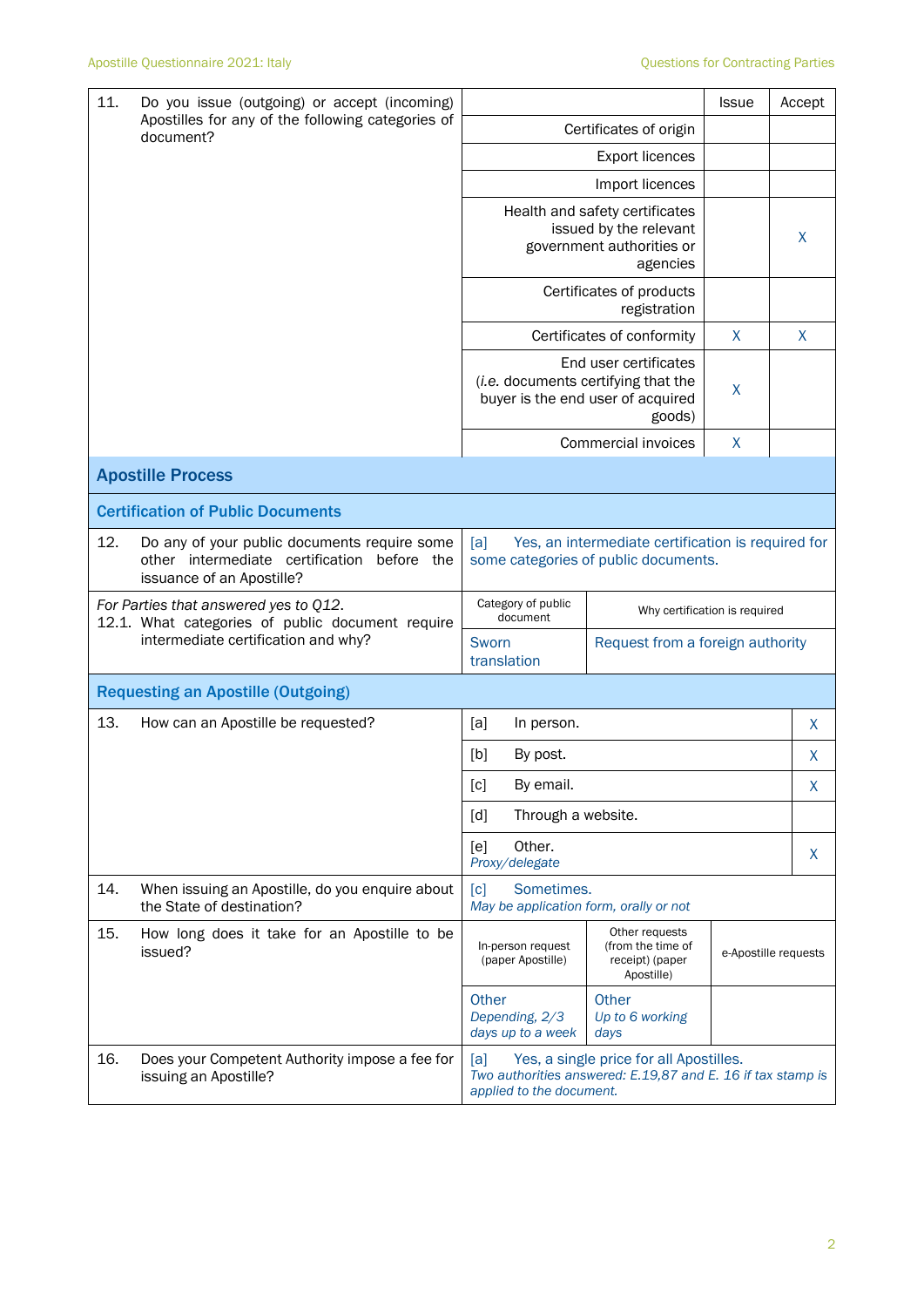|     | <b>Issuing an Apostille (Outgoing)</b>                                                                                                                                                                                                        |                                                                                                                                                                                                                                      |  |  |  |
|-----|-----------------------------------------------------------------------------------------------------------------------------------------------------------------------------------------------------------------------------------------------|--------------------------------------------------------------------------------------------------------------------------------------------------------------------------------------------------------------------------------------|--|--|--|
| 17. | How is the origin of a public document verified<br>for the purpose of issuing an Apostille (i.e.<br>verification of the authenticity of the signature,<br>the capacity of the signer, and the identity of the<br>seal / stamp (Art. $5(2)$ )? | Multiple Competent Authorities.<br>[b]<br>databases<br>[v]<br>Multiple<br>separate<br>0f<br>sample<br>signatures / seals / stamps, some in paper form, some<br>electronic.                                                           |  |  |  |
| 18. | How does a Competent Authority address<br>situations where it is unable to verify the origin<br>of the public document?                                                                                                                       | Other.<br>[d]<br>Contacts the national applicant; informs the applicant that<br>the Authority is not competent and indicates the competent<br>Authority; contacts the issuing authority to confirm<br>authenticity.                  |  |  |  |
| 19. | In what language(s) are the 10 standard items<br>of your Apostilles available?                                                                                                                                                                | $\lceil d \rceil$<br>Other.<br>Italian, English, Spanish, French; depending on the request                                                                                                                                           |  |  |  |
| 20. | In what language(s) are the blank fields of your<br>Apostilles filled in?                                                                                                                                                                     | [b]<br>In two languages.<br><b>Italian and French</b>                                                                                                                                                                                |  |  |  |
| 21. | How are the blank fields of your Apostilles filled<br>in?                                                                                                                                                                                     | $\lceil c \rceil$<br>Other.<br>By hand and with printed stamp; stamps. Software used<br>Word, Filemaker Pro, Excel, web app by clerk                                                                                                 |  |  |  |
|     | <b>Apostille Registers</b>                                                                                                                                                                                                                    |                                                                                                                                                                                                                                      |  |  |  |
| 22. | How is your Apostille register, required by<br>Article 7, maintained?                                                                                                                                                                         | [b]<br>Multiple Competent Authorities.<br>[v]<br>A separate register for each Competent<br>Authority, some in paper form, some electronic.                                                                                           |  |  |  |
| 23. | What particulars are contained in your Apostille<br>register?                                                                                                                                                                                 | Number and date of the Apostille<br>[a]<br>X<br>(required).                                                                                                                                                                          |  |  |  |
|     |                                                                                                                                                                                                                                               | [b]<br>Name and capacity of the person signing<br>the document and $/$ or the name of<br>X<br>authority whose seal or stamp is affixed<br>(required).                                                                                |  |  |  |
|     |                                                                                                                                                                                                                                               | Name and / or type of underlying<br>[c]<br>X<br>document.                                                                                                                                                                            |  |  |  |
|     |                                                                                                                                                                                                                                               | [d]<br>Description of the contents of underlying<br>document.                                                                                                                                                                        |  |  |  |
|     |                                                                                                                                                                                                                                               | [e]<br>Name of the applicant.<br>$\mathsf{X}$                                                                                                                                                                                        |  |  |  |
|     |                                                                                                                                                                                                                                               | State of destination.<br>$[f]$<br>X                                                                                                                                                                                                  |  |  |  |
|     |                                                                                                                                                                                                                                               | Copy of the Apostille.<br>[g]                                                                                                                                                                                                        |  |  |  |
|     |                                                                                                                                                                                                                                               | Copy of the underlying document.<br>[h]                                                                                                                                                                                              |  |  |  |
|     |                                                                                                                                                                                                                                               | Other.<br>$[1]$                                                                                                                                                                                                                      |  |  |  |
| 24. | Is there a limit to how long records can be<br>retained on the Apostille register?                                                                                                                                                            | No.<br>[d]                                                                                                                                                                                                                           |  |  |  |
| 25. | If your register is not publicly accessible, how<br>frequently do your Competent Authorities<br>receive requests to verify an Apostille they have<br>issued in the register?                                                                  | Unknown.<br>$[f]$                                                                                                                                                                                                                    |  |  |  |
|     | <b>Technology &amp; the e-APP</b>                                                                                                                                                                                                             |                                                                                                                                                                                                                                      |  |  |  |
| 26. | Under your internal law, do you recognise<br>electronic / digital signatures as functionally<br>equivalent to handwritten signatures (i.e. can a<br>public document be signed electronically)?                                                | Yes.<br>[a]<br>Legislative Decree n.82 of 7/3/05, integrated and modified<br>by Legislative Decree n. 179 of 22/8/16 and n.217 of<br>13/12/2017 (Codice Amministrazione Digitale); see also<br>Regulation EU 910/2014 (art. 2 e 25). |  |  |  |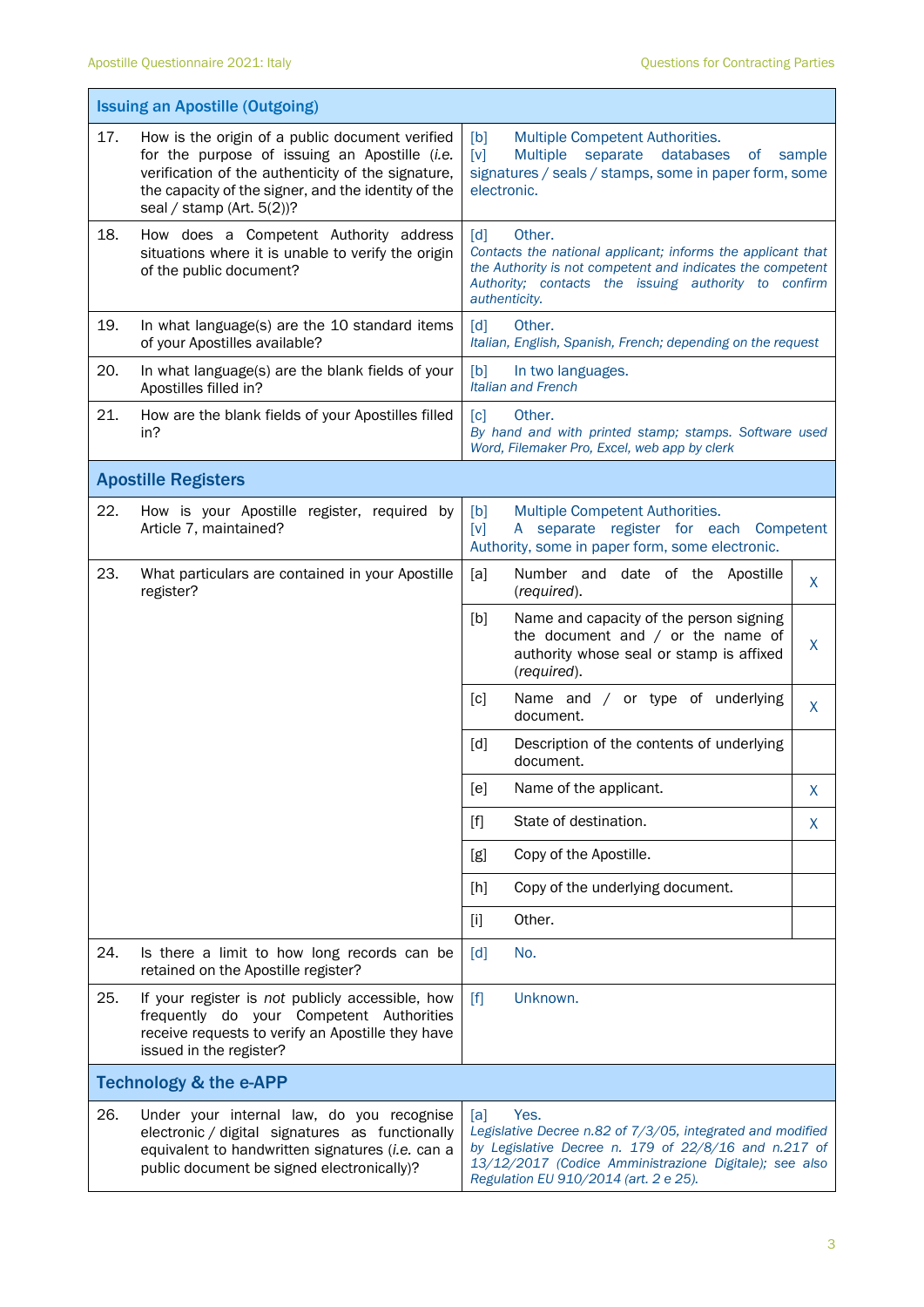| 27. | Under your internal law, are public documents<br>executed, or able to be executed, in electronic<br>form (whether or not they are to be used abroad<br>under the Convention)?                                               | [a]               | Yes.                                                                                                                      |   |
|-----|-----------------------------------------------------------------------------------------------------------------------------------------------------------------------------------------------------------------------------|-------------------|---------------------------------------------------------------------------------------------------------------------------|---|
|     | For Parties that answered yes to Q27.<br>27.1. What categories of public documents are                                                                                                                                      | [a]               | All public documents.                                                                                                     | X |
|     | executed, or able to be executed, in electronic<br>form (whether or not they are to be used abroad<br>under the Convention)?                                                                                                | [b]               | Civil status documents (e.g. birth, death<br>certificates)<br>and<br>marriage<br>and<br>certificates of non-impediment.   | X |
|     |                                                                                                                                                                                                                             | [c]               | Other<br>administrative<br>documents<br>(including decisions from administrative<br>tribunals or decision-making bodies). |   |
|     |                                                                                                                                                                                                                             | [d]               | Extracts from commercial registers and<br>other registers.                                                                | X |
|     |                                                                                                                                                                                                                             | [e]               | Notarial authentications of signatures.                                                                                   | X |
|     |                                                                                                                                                                                                                             | $[f]$             | Other notarial acts.                                                                                                      | X |
|     |                                                                                                                                                                                                                             | [g]               | Diplomas<br>other<br>education<br>and<br>documents.                                                                       |   |
|     |                                                                                                                                                                                                                             | [h]               | Court documents, including judgments.                                                                                     | X |
|     |                                                                                                                                                                                                                             | $[1]$             | Patents or other documents pertaining to<br>intellectual property rights.                                                 | X |
|     |                                                                                                                                                                                                                             | [j                | Documents relating to adoptions.                                                                                          |   |
|     |                                                                                                                                                                                                                             | [k]               | Translations.                                                                                                             | X |
|     |                                                                                                                                                                                                                             | $[1]$             | Medical or health certificates.                                                                                           | X |
|     |                                                                                                                                                                                                                             | $\lceil m \rceil$ | Criminal records.                                                                                                         | X |
|     |                                                                                                                                                                                                                             | [n]               | Import or export licences.                                                                                                |   |
|     |                                                                                                                                                                                                                             | [0]               | Certificates of origin.                                                                                                   |   |
|     |                                                                                                                                                                                                                             | [p]               | Certificates of conformity.                                                                                               | X |
|     |                                                                                                                                                                                                                             | [q]               | Other.                                                                                                                    |   |
|     | For Parties that answered yes to Q27.<br>27.2. Approximately what percentage of your public<br>documents are originally executed in electronic<br>form (whether or not they are to be used abroad<br>under the Convention)? |                   | Not available                                                                                                             |   |
| 28. | Do you issue e-Apostilles?                                                                                                                                                                                                  | [b]<br>[ii]       | No.<br>We are not currently planning to implement the<br>e-Apostille component.                                           |   |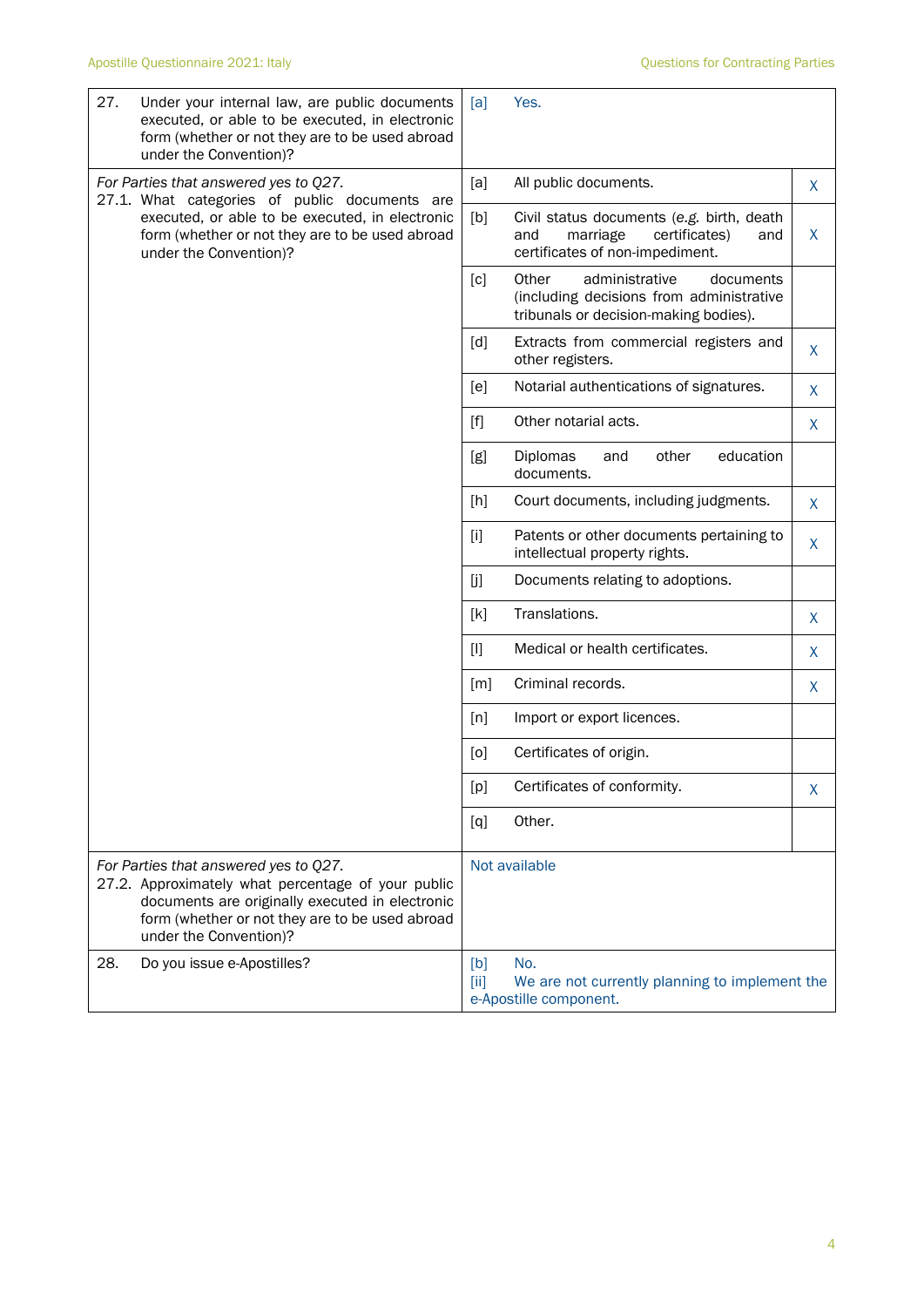|     | For Parties that answered no to Q28.<br>28.1. What challenges are you facing that may prevent                                                                   | [a]                                                                                                                                                                                                                                               | Internal law limitations.                                                                                                                                 | X |
|-----|-----------------------------------------------------------------------------------------------------------------------------------------------------------------|---------------------------------------------------------------------------------------------------------------------------------------------------------------------------------------------------------------------------------------------------|-----------------------------------------------------------------------------------------------------------------------------------------------------------|---|
|     | you from implementing the e-Apostille?                                                                                                                          | [b]                                                                                                                                                                                                                                               | Judicial or administrative structure.                                                                                                                     | X |
|     |                                                                                                                                                                 | [c]                                                                                                                                                                                                                                               | Implementation challenges (e.g. lack of<br>resources, lack of infrastructure).                                                                            | X |
|     |                                                                                                                                                                 | [d]                                                                                                                                                                                                                                               | Cost.                                                                                                                                                     |   |
|     |                                                                                                                                                                 | [e]                                                                                                                                                                                                                                               | System interoperability / compatibility.                                                                                                                  | Χ |
|     |                                                                                                                                                                 | $[f]$                                                                                                                                                                                                                                             | Security concerns.                                                                                                                                        | X |
|     |                                                                                                                                                                 | [g]                                                                                                                                                                                                                                               | Other.                                                                                                                                                    |   |
|     | For Parties that answered no to Q28.<br>28.2. How do you issue an Apostille for a public<br>document executed in electronic form?                               | [b]                                                                                                                                                                                                                                               | By paper Apostille, attached to a hard copy of the<br>electronic public document.                                                                         |   |
| 29. | Are your authorities<br>equipped<br>to<br>accept<br>incoming e-Apostilles?                                                                                      | $\lceil c \rceil$                                                                                                                                                                                                                                 | No.<br>No legal provisions                                                                                                                                |   |
| 30. | Do you maintain an e-Register?                                                                                                                                  | [b]<br>Ti1                                                                                                                                                                                                                                        | No.<br>We are studying the use of an e-Register and<br>plan to implement the e-Register component.<br>Answer given by one authority, mainly not planning. |   |
|     | For Parties that answered no to Q30.<br>30.1. What challenges are you facing that may prevent<br>you from implementing the e-Register?                          | [a]                                                                                                                                                                                                                                               | Internal law limitations.                                                                                                                                 | X |
|     |                                                                                                                                                                 | [b]                                                                                                                                                                                                                                               | Judicial or administrative structure.                                                                                                                     | Χ |
|     |                                                                                                                                                                 | [c]                                                                                                                                                                                                                                               | Implementation challenges (e.g. lack of<br>resources, lack of infrastructure).                                                                            | X |
|     |                                                                                                                                                                 | [d]                                                                                                                                                                                                                                               | Cost.                                                                                                                                                     |   |
|     |                                                                                                                                                                 | [e]                                                                                                                                                                                                                                               | System interoperability / compatibility.                                                                                                                  | X |
|     |                                                                                                                                                                 | $[f]$                                                                                                                                                                                                                                             | Security concerns.                                                                                                                                        |   |
|     |                                                                                                                                                                 | [g]                                                                                                                                                                                                                                               | Other.                                                                                                                                                    |   |
| 31. | Have you been in contact with other Competent<br>Authorities that operate an e-APP component<br>and exchanged information and / or relevant<br>experience?      | [b]                                                                                                                                                                                                                                               | No.                                                                                                                                                       |   |
|     | <b>Issues with Apostilles</b>                                                                                                                                   |                                                                                                                                                                                                                                                   |                                                                                                                                                           |   |
| 32. | Has an Apostille <i>issued</i> by your Competent<br>Authority ever been refused by the authorities of<br>another Contracting Party on the following<br>grounds: | [a]                                                                                                                                                                                                                                               | Form requirements (e.g. square-shaped,<br>sides of at least nine centimetres, border,<br>ink, etc).                                                       | X |
|     |                                                                                                                                                                 | [b]                                                                                                                                                                                                                                               | The manner in which the Apostille was<br>affixed / attached<br>the underlying<br>to<br>document.                                                          |   |
|     |                                                                                                                                                                 | [c]                                                                                                                                                                                                                                               | The Apostille was not signed.                                                                                                                             |   |
|     |                                                                                                                                                                 | [d]                                                                                                                                                                                                                                               | One<br>οf<br>the<br>standard<br>or<br>more<br>informational items were not filled in.                                                                     |   |
|     |                                                                                                                                                                 | [e]                                                                                                                                                                                                                                               | The Apostille was in electronic form (an<br>e-Apostille).                                                                                                 |   |
|     |                                                                                                                                                                 | $[f] % \begin{center} \includegraphics[width=\linewidth]{imagesSupplemental_3.png} \end{center} % \vspace*{-1em} \caption{The image shows the number of nodes of the two times, and the number of nodes of the two times.} \label{fig:example} %$ | The underlying public document was in<br>electronic form.                                                                                                 |   |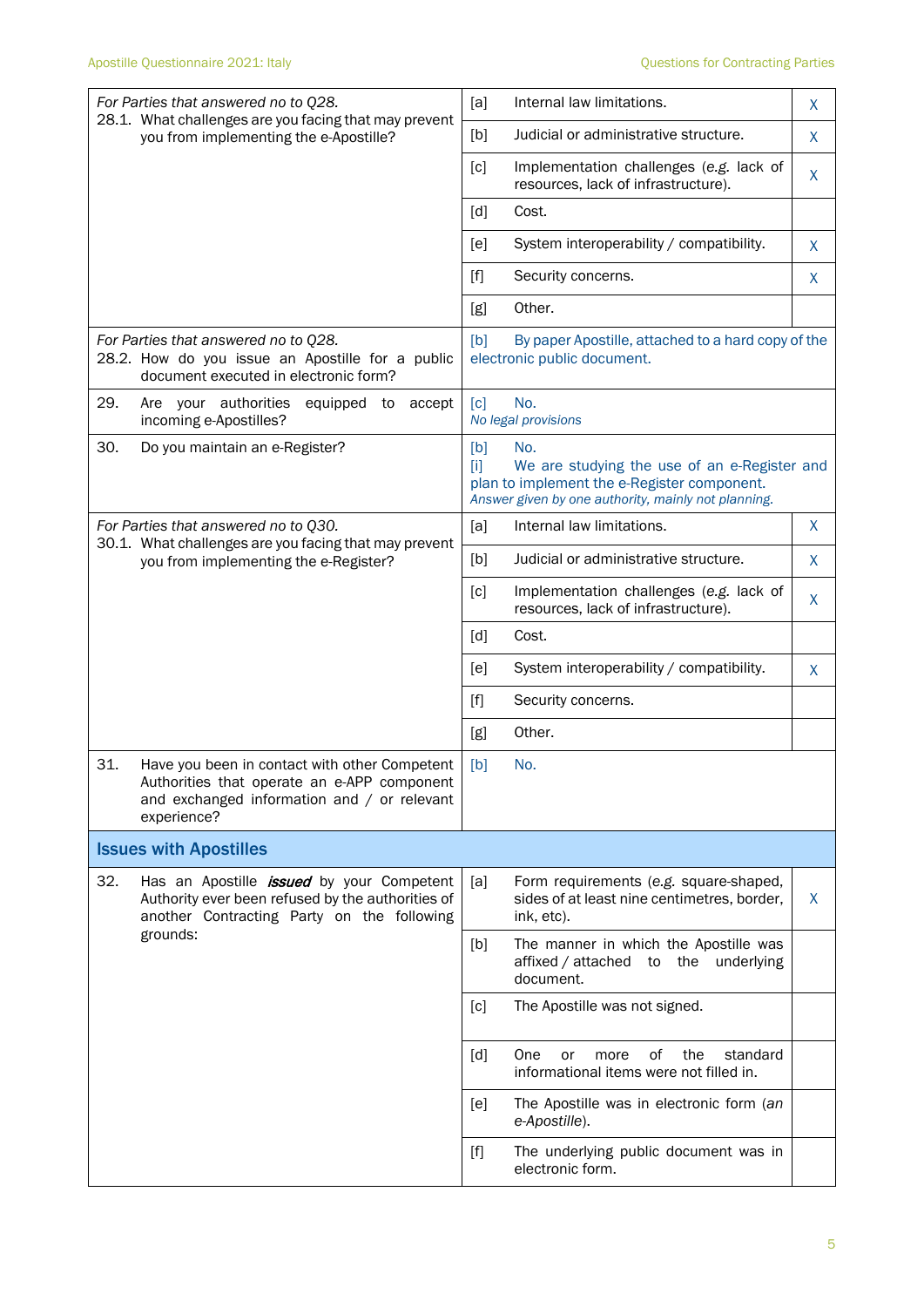|       |                                                                                                                                                          | [g]   | The underlying public document had<br>expired / was not issued within a certain<br>timeframe.       |   |
|-------|----------------------------------------------------------------------------------------------------------------------------------------------------------|-------|-----------------------------------------------------------------------------------------------------|---|
|       |                                                                                                                                                          | [h]   | The underlying document was not a<br>public document under the law of the<br>destination.           |   |
|       |                                                                                                                                                          | Ιij   | Other.<br>Different signature from the one deposited                                                | X |
|       |                                                                                                                                                          | [j]   | Unknown.                                                                                            |   |
|       |                                                                                                                                                          | [k]   | No / Not applicable.                                                                                | X |
|       | For Parties that answered other than "No" to Q32.<br>32.1. If an Apostille was rejected, what action did you                                             | [a]   | The Apostille was reissued.                                                                         | X |
| take? |                                                                                                                                                          | [b]   | Contacted the receiving authority.                                                                  |   |
|       |                                                                                                                                                          | [c]   | Contacted the Competent Authority of the<br>place of destination.                                   |   |
|       |                                                                                                                                                          | [d]   | Contacted nearest diplomatic mission of<br>the place of destination.                                |   |
|       |                                                                                                                                                          | [e]   | Contacted<br>diplomatic<br>own<br>mission<br>accredited to the place of destination.                |   |
|       |                                                                                                                                                          | $[f]$ | Contacted the Permanent Bureau.                                                                     |   |
|       |                                                                                                                                                          | [g]   | No action taken.                                                                                    |   |
|       |                                                                                                                                                          | [h]   | Other.                                                                                              |   |
|       |                                                                                                                                                          | $[1]$ | Unknown.                                                                                            |   |
| 33.   | Has your Competent Authority ever been<br>requested by external Competent Authorities to<br>certify or confirm your procedure for issuing<br>Apostilles? | [a]   | Yes.<br>Request to confirm date and issuing                                                         |   |
| 34.   | Has an Apostille received by your authorities<br>ever been refused on the following grounds:                                                             | [a]   | The issuing State was not a Contracting<br>Party to the Apostille Convention.                       |   |
|       |                                                                                                                                                          | [b]   | Form requirements (e.g. square-shaped,<br>sides of at least nine centimetres, border,<br>ink, etc). | X |
|       |                                                                                                                                                          | [c]   | The manner in which the Apostille was<br>affixed / attached to the underlying<br>document.          |   |
|       |                                                                                                                                                          | [d]   | The Apostille was not signed.                                                                       |   |
|       |                                                                                                                                                          | [e]   | of<br>One<br>the<br>standard<br>or<br>more<br>informational items were not filled in.               |   |
|       |                                                                                                                                                          | $[f]$ | The Apostille was in electronic form (an<br>e-Apostille).                                           |   |
|       |                                                                                                                                                          | [g]   | The underlying public document was in<br>electronic form.                                           |   |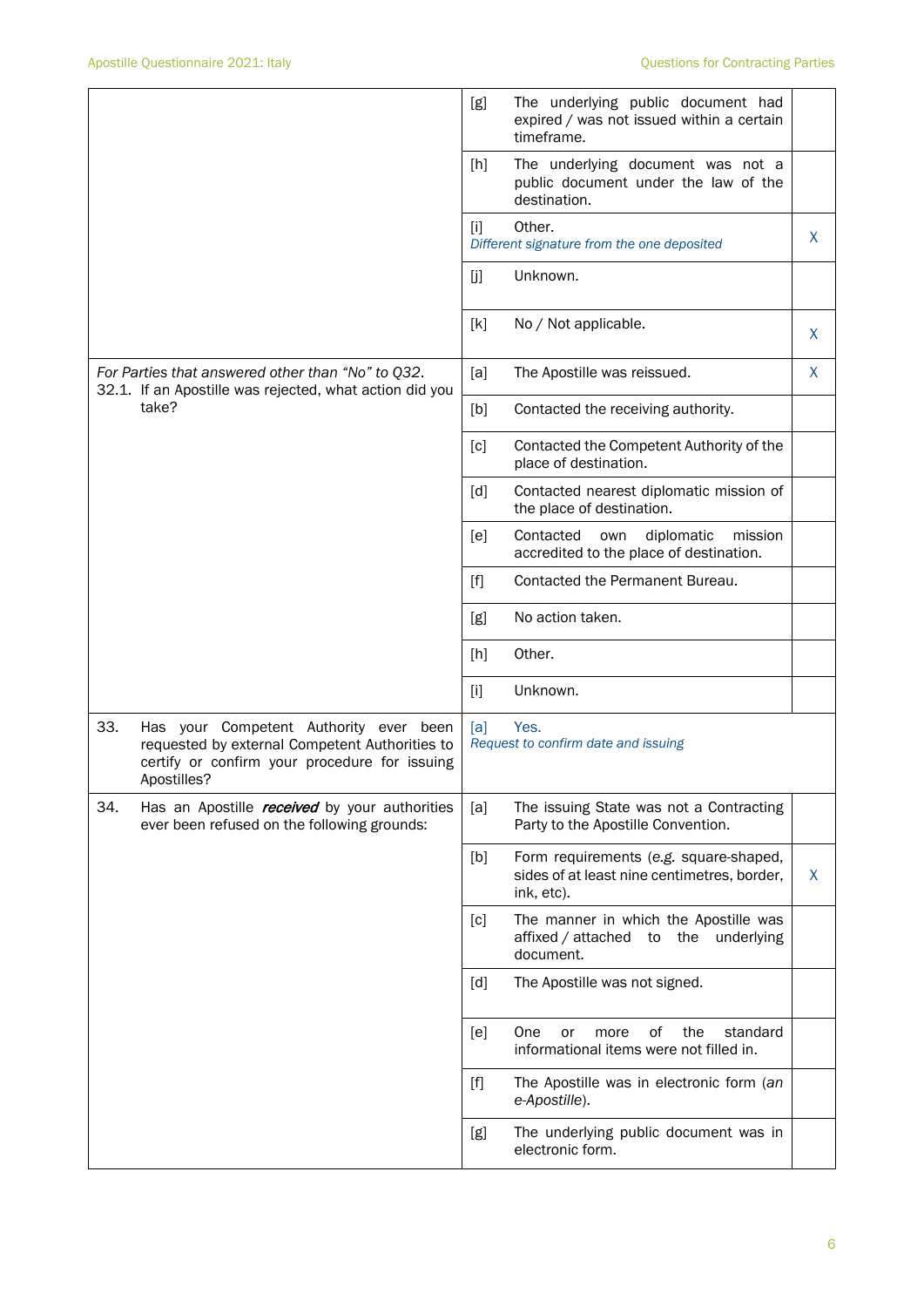|                      |                                                                                                                                                                                                                                                                                                                                       | [h]   | The underlying public document had<br>expired / was not issued within a certain<br>timeframe. | X |
|----------------------|---------------------------------------------------------------------------------------------------------------------------------------------------------------------------------------------------------------------------------------------------------------------------------------------------------------------------------------|-------|-----------------------------------------------------------------------------------------------|---|
|                      |                                                                                                                                                                                                                                                                                                                                       | $[1]$ | The underlying document was not a<br>public document under the law of the<br>destination.     |   |
|                      |                                                                                                                                                                                                                                                                                                                                       | [j]   | Other.                                                                                        |   |
|                      |                                                                                                                                                                                                                                                                                                                                       | [k]   | Unknown.                                                                                      |   |
|                      |                                                                                                                                                                                                                                                                                                                                       | [1]   | No / Not applicable.                                                                          | X |
| <b>Miscellaneous</b> |                                                                                                                                                                                                                                                                                                                                       |       |                                                                                               |   |
| 35.                  | Would you be interested in attending the 2021<br>meeting of the Special Commission on the<br>practical operation of the Apostille Convention?                                                                                                                                                                                         | [b]   | Yes, via videoconference.                                                                     |   |
| 36.                  | Have<br>encountered<br>persistent<br>you<br>any<br>difficulties, issues, or challenges<br>in the<br>operation of the Apostille Convention that you<br>would like discussed at the 2021 Special<br>Commission?<br>If yes, would you like your answer to this question to be<br>published without reference to your authority or State? | [b]   | No.                                                                                           |   |
| 38.                  | Would you be interested in attending the 12 <sup>th</sup><br>International Forum on the e-APP (to be held in<br>conjunction with the meeting of the Special<br>Commission)?                                                                                                                                                           | [b]   | Yes, via videoconference.                                                                     |   |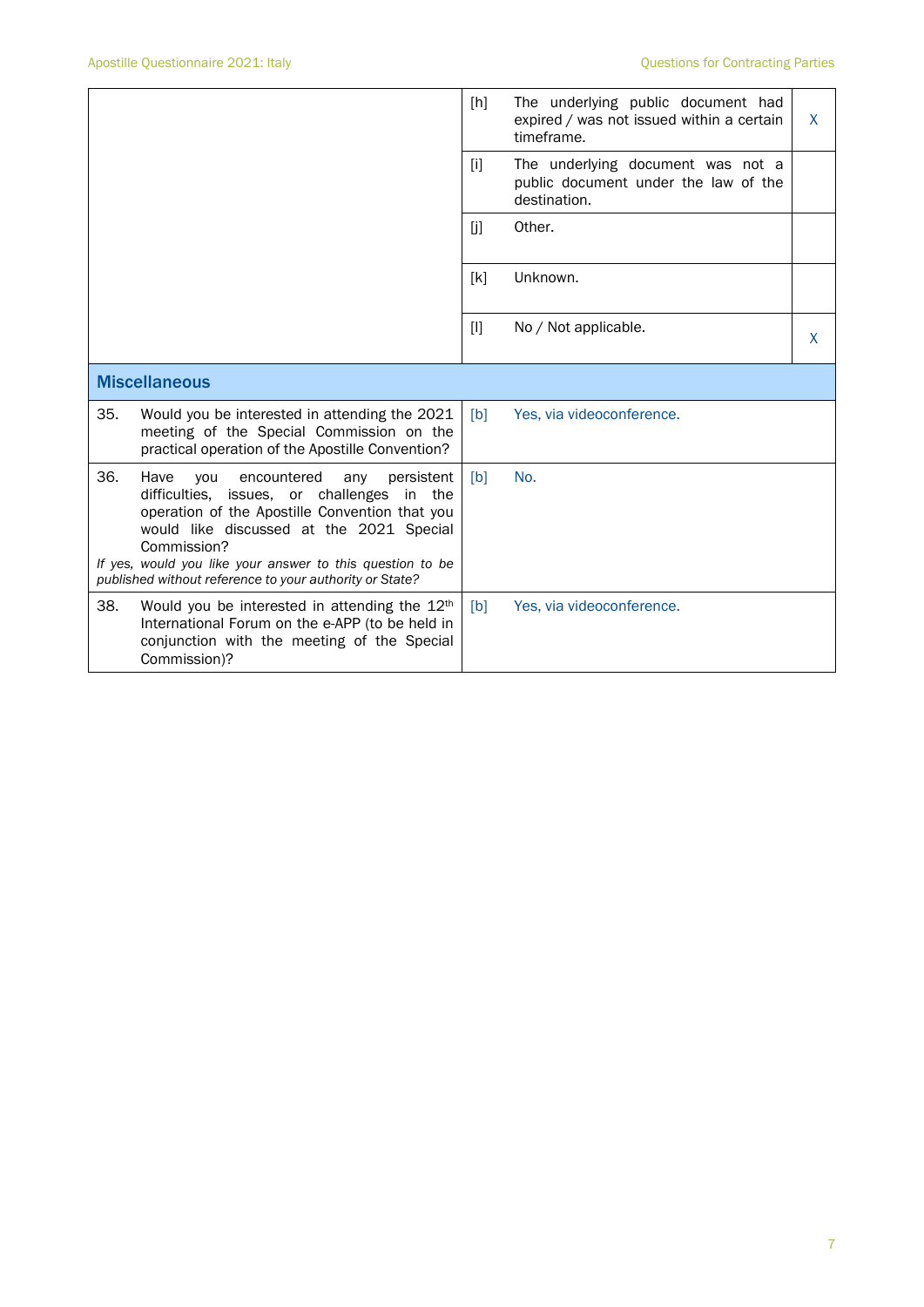## Additional Information

The answers provided in this questionnaire concern only documents apostilled by public prosecutors. The above does not include documents apostillised by other central authorities

When multiple answers have been received from the Competent Authorities on some questions, all the answers have been entered, e.g. see questions 14, 16, 17, 18, 19, 27.1, 28.2, 30, 32, 33, 34]. Different answers received on question 25 did not allow to give a specific answer; therefore the answer given is f) unknown

Bilateral Agreements abolishing legalization:

- Convention of friendship and good neighbourliness between Italy and San Marino, signed in Rome on 31 March, 1939, as amended by the Additional Agreement to the Convention, on administrative assistance, dual citizenship and military service, with an exchange of letters between Italy and San Marino, signed in San Marino on 28 October, 1980
- Agreement between Italy and Belgium relating to the reciprocal free release of documents concerning civil status and the abolition of their legalization signed, by exchange of Notes, in Rome on 24 October, 1950.
- Convention on the issue of certain extracts from civil status records to be used abroad, signed in Paris on 27 September 1956 // Convention relative à la délivrance de certains extraits d'actes de l'état civil destinés à l'étranger, faite à Paris le 27 septembre 1956
- Convention for the free issue and exemption from legalization of civil status documents and annex, signed in Luxembourg on 26 September, 1957 // Convention relative à la délivrance gratuite et à la dispense de légalisation des expéditions d'actes de l'état civil, Faite à Luxembourg le 26 septembre 1957
- Convention Abolishing the Requirement of Legalisation for Foreign Public Documents, signed in the Hague on 5 October, 1961
- Agreement between the Italian Republic and the Swiss Confederation on the exemption from legalization, on the exchange of documents related to civil status and on the presentation of the certificates needed to get married, signed in Bern on November 16, 1966 // Accord entre la Confédération Suisse et la République Italienne sur la dispense de légalisation, l'échange des actes de l'état civil et la présentation des certificats requis pour contracter mariage, conclu le 16 novembre 1966
- European Convention on the Abolition of Legalisation of Documents executed by Diplomatic Agents or Consular Officers, signed in London on 7 June, 1968;
- Convention between the Italian Republic and the Federal Republic of Germany on exemption from the legalization of documents, signed in Rome on 7 June, 1969.
- Convention on the issue of multilingual extracts from civil status records , signed in Vienna on 8 September, 1976 // Convention du 8 septembre 1976 relative à la délivrance d'extraits plurilingues d'actes de l'état civil).
- Convention on Mutual Assistance in Civil Matters between the Italian Republic and the Hungarian People's Republic, signed in Budapest on 26 May, 1977.
- Convention on the Exemption from Legalization for Certain Acts and Documents, signed in Athens on 15 September, 1977//Convention portant dispense de légalisation pour certains actes et documents, signée à Athènes le 15 septembre 1977
- Convention on the issue of a certificate of legal capacity to marry, signed in Munich on 5 September, 1980 // Convention relative à la délivrance d'un certificat de capacité matrimoniale signée à Munich le 5 septembre 1980
- Agreement between the Italian Republic and the Kingdom of Spain on the exchange of documents related to civil status the exemption from legalization for certain documents, signed in Madrid on 10 October, 1983.
- Convention abolishing the legalization of documents in the Member States of the European Communities, signed in Brussels on 25 May,1987.
- Agreement between the Italian Republic and the Argentine Republic on the exchange of civil status documents and the exemption from legalization for certain documents, signed in Rome on 9 December, 1987.
- Agreement between the Republic of Austria and the Italian Republic on the waiver of legalization, the transmission of extracts from civil status and simplification of the Preliminary Formalities Preceding Marriage, signed in Vienna on 21 April, 1967

Definition of "public deed" pursuant to 2699 civil code